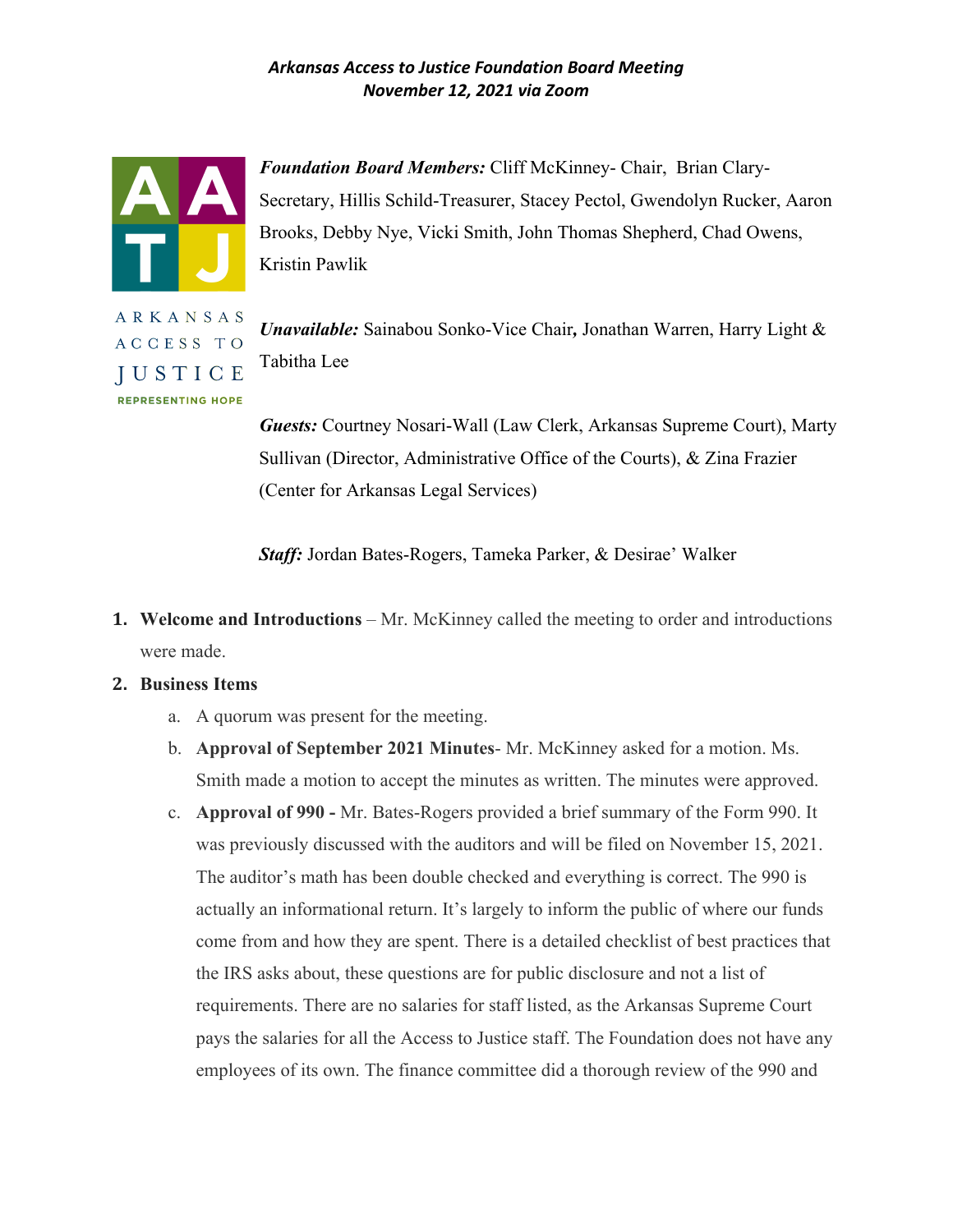made a motion to approve. The motion was seconded by Mr. Clary and passed unanimously.

- d. **Review of Proposed 2022 Budget** Mr. Bates-Rogers provided a brief summary of the proposed 2022 budget for review and approval. The proposed budget anticipates a surplus. This is possible, unlike in years past, because the Bank of America grant cycle is concluding. Event sponsorships income is estimated at \$15,000 despite this year being lower, due to the planned resumption of in-person activities in 2022. IOLTA revenue is budgeted flat, on the advice of the Finance Committee. The Federal Reserve has sent signals that rates will increase, but we want to take a conservative approach to budgeting. Ms. Schild commented that given uncertainty in the market, this is a prudent position. If there is a rate increase, that will be to our benefit. On the expense side of things, meeting expenses and travel expenses were increased in anticipation of a return to in-person activities. Also, on the advice of our accountants, we are now budgeting for the Bank of America grant payments as expenses, rather than changes in book value of the investments at Stephens. Mr. Clary asked about the cost of our rent and whether the Foundation could move into the Justice Building. Access to Justice is currently in year 5 of an 8-year lease. Mr. Bates-Rogers opined that the Foundation is overpaying for rent. Mr. Clary asked whether the Foundation would continue to pay rent at the end of the lease or move into the Justice Building. Mr. Bates-Rogers said that there are many options, including work from home. The group discussed options for reducing rent expense when the Foundation's lease expires. The Finance Committee made a motion to approve the 2022 budget as presented. The motion was seconded by Ms. Smith and passed unanimously.
- e. **Approval of Financial Reports** Mr. Bates-Rogers provided a review of the August and September 2021 financials. August total current assets are \$2,187,300. We do have a credit card payable amount each month. We have payments coming out of the Bank of America settlement for Dec. 2021 and June 2022 before that grant cycle concludes. IOLTA income has been holding pretty steady at \$37,855, we are actually over budget for the year. Unclaimed and unidentifiable funds are under budget. It usually varies and depends on whether attorneys are reviewing their trust accounts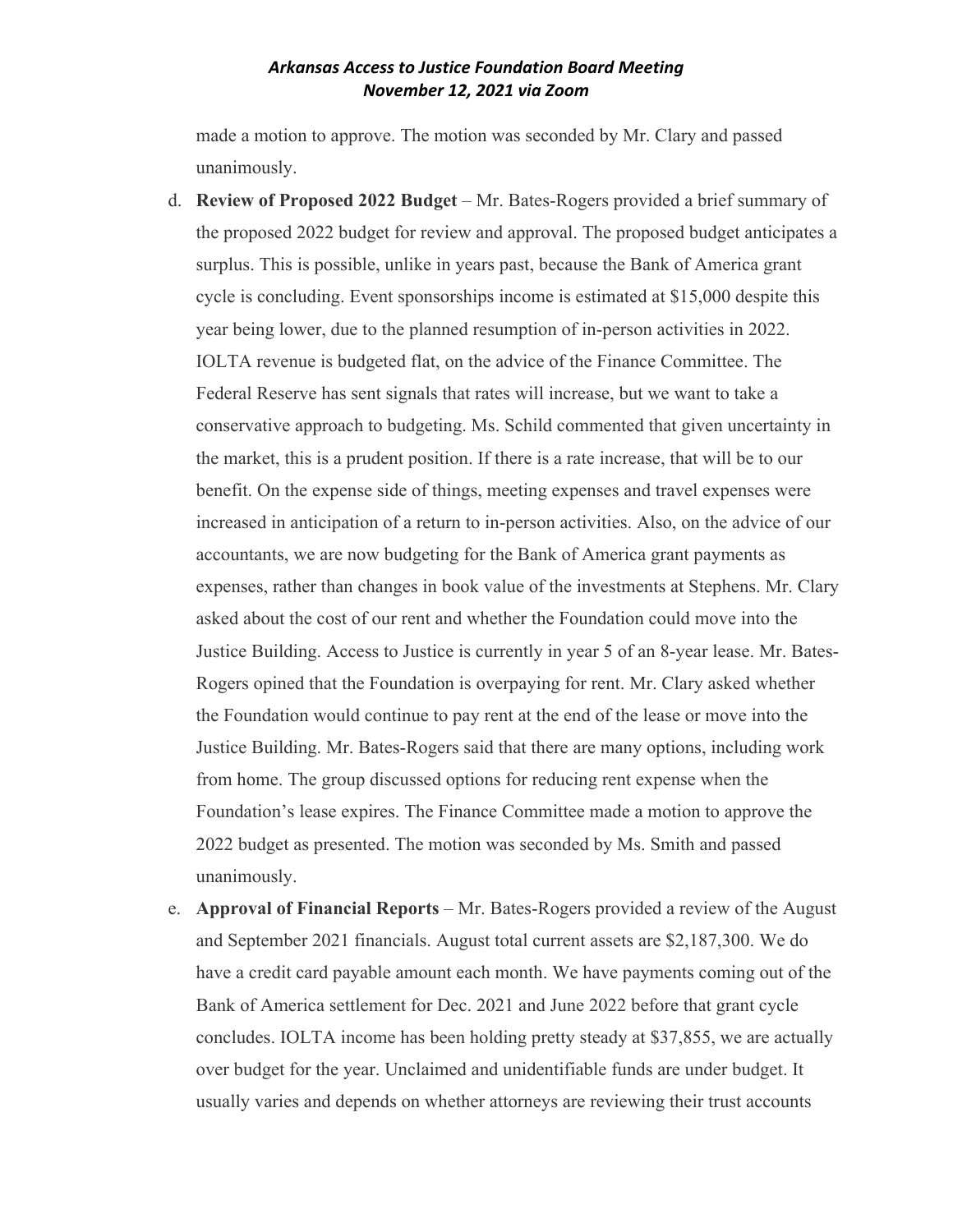and maintaining accurate records. Expenses are normal. September total assets and liabilities are holding steady, nothing unusual to report. The Simmons operating account appears to be above FDIC insurance limits, but it has been converted into an insured cash sweep account which addresses that issue. We are a bit short of our target reserve goal of \$750,000, which we should be able to reach pretty quickly in 2022. The Finance Committee made a motion to accept the financials as presented, which was seconded by Mr. Clary. The motion passed unanimously.

- f. **Investment/Endowment Statements** Mr. Bates-Rogers reported to the board that at the end of the Bank of America grant cycle there will likely be surplus funds from the funds invested at Stephens, assuming stable market conditions. The Finance Committee will need to consider if those funds will become a part of the endowment or be kept at Stephens. The endowment statement is not available at this time due to a change in the database used by the Arkansas Community Foundation. Our balance is \$201,283.97, which is different from the financial statements due to the Foundation using the modified cash basis of accounting.
- **3. Executive Director's Report**-Mr. Bates-Rogers reported that the Campaign for Legal Aid letters are currently being processed and will be mailed just before Thanksgiving. There are roughly 7,000 letters total. Our goal is to acquire 100 new monthly donors. If new donors give at the same average amount as our current monthly donors, this would be enough to fund at least one legal aid lawyer's salary through our monthly donor program. We will also be sending out postcards reminders about Giving Tuesday. We are also looking at rebranding our monthly donor program from the 6.1 Society to Justice For All Partners. We have reached out to a local artist for help in designing a new logo for the monthly donor program. Ways that board members can help with our fundraising efforts are to become a monthly donor, help follow-up with prospective donors (email, calls and notes), or record a video explaining why you support legal aid.
	- a. **AR Free Legal Answers** There have been 621 questions answered this year. The top two categories are family law and housing. Other notable categories include expungement and unemployment.